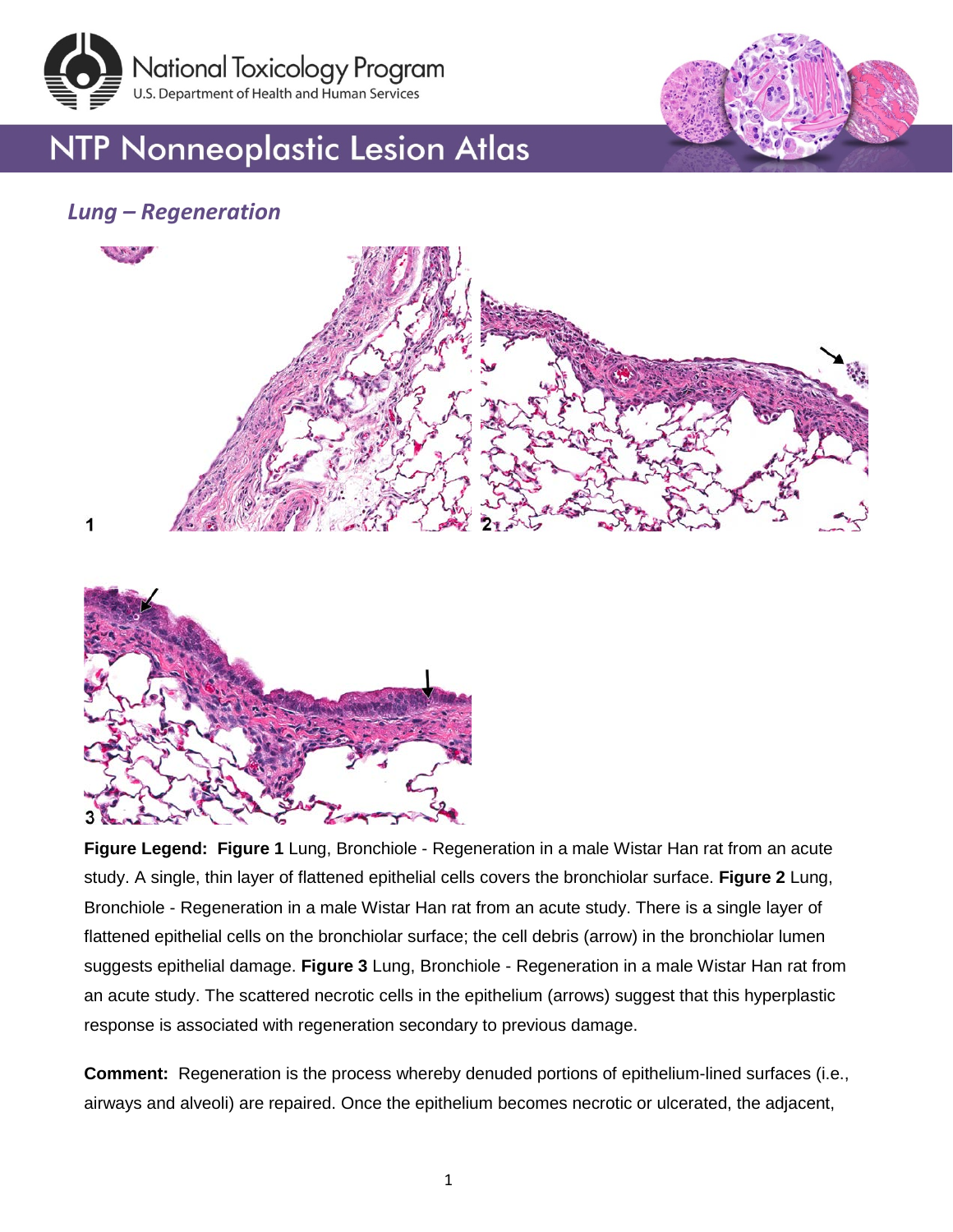



## **NTP Nonneoplastic Lesion Atlas**

### *Lung – Regeneration*

viable epithelial cells replace the lost cells. In the airways, the process begins with elongation of the adjacent epithelial cells, which become flattened, and migration of these cells across the wound to cover the basement membrane (Figure 1 and Figure 2). In later stages, the epithelium begins to proliferate to replace the lost cells to return the epithelial lining to its normal state. In the alveoli, the type II pneumocytes are the progenitor cells and undergo these processes to replace lost alveolar type I cells. In some cases, the regenerating epithelium may overshoot the normal number of epithelial cells and become hyperplastic (Figure 3). In such cases, in the absence of recognizable necrosis or ulceration, it may be difficult to determine whether the hyperplasia is due to regeneration or is a primary response to test article exposure. For this reason, the term "regeneration" is reserved for those cases where there is evidence of epithelial damage. Other features of regeneration may include characteristics consistent with cellular proliferation, such as karyomegaly and cytomegaly. Additionally, the proliferating cells may have a slightly atypical appearance, so the pathologist may need to distinguish between regeneration and cellular atypia.

**Recommendation:** Lung - Regeneration should be diagnosed whenever present and evidence of necrosis or degeneration is also present. If the number of epithelial cells exceeds that which would be considered within normal limits, hyperplasia should be diagnosed, regardless of whether it is a direct effect of test article exposure or excessive regeneration, but the pathogenesis of the hyperplasia should be discussed in the pathology narrative. A site modifier (e.g., bronchus, bronchiole, alveolus) should be included in the diagnosis to indicate the location of the lesion. Regeneration should not be graded. To convey the severity of the lesion, either necrosis or degeneration must be diagnosed concurrently and graded (see Lung, Epithelium - Degeneration and Lung, Epithelium - Necrosis). Other associated lesions, such as inflammation, should be diagnosed separately. If the pathologist judges that the regenerating epithelium exhibits significant features of atypia, then Lung - Atypia, Cellular should be diagnosed and graded.

#### **References:**

Boorman GA, Eustis SL. 1990. Lung. In: Pathology of the Fischer Rat: Reference and Atlas (Boorman GA, Eustis SL, Elwell MR, Montgomery CA, MacKenzie WF, eds). Academic Press, San Diego, CA, 339-367.